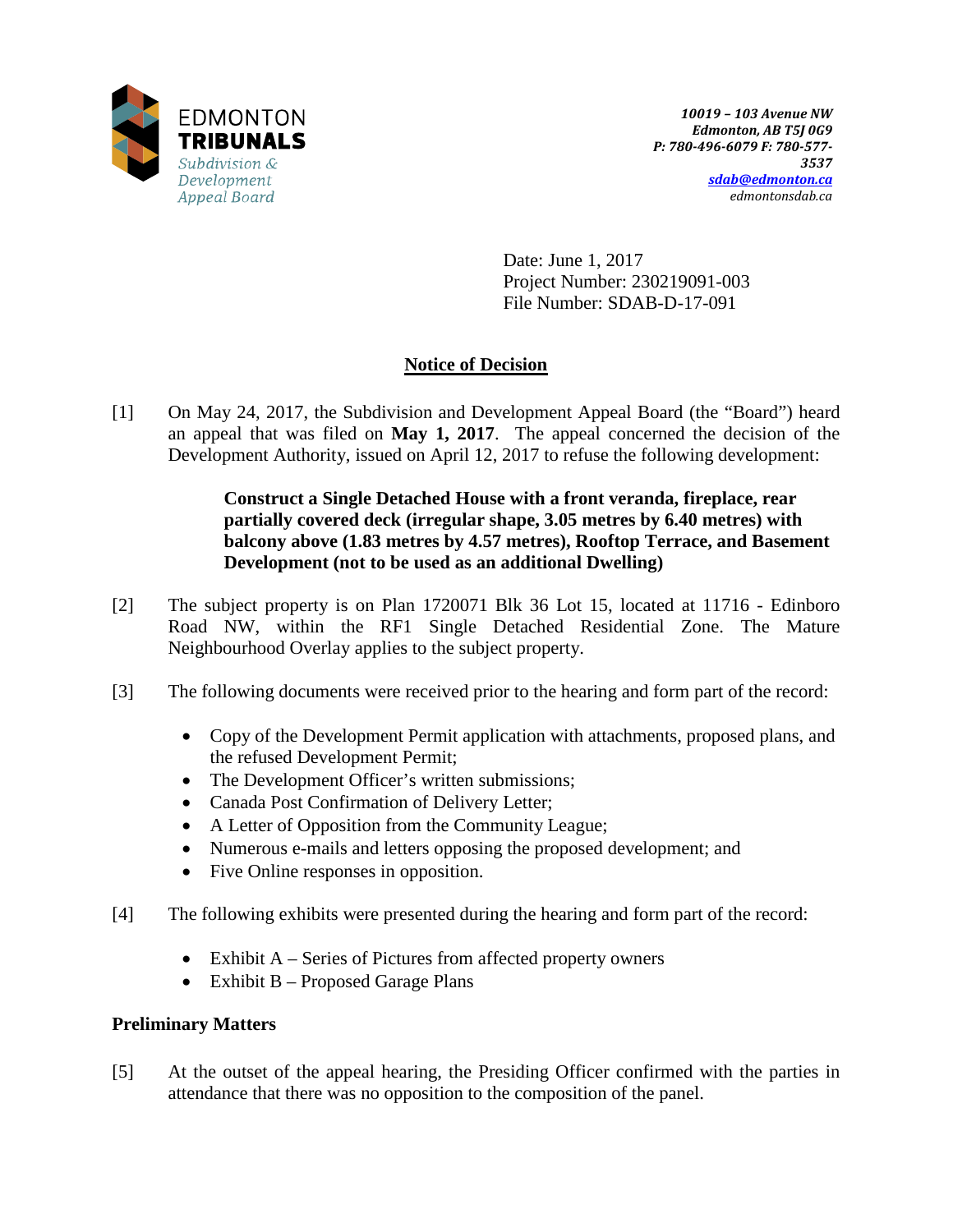- [6] The Presiding Officer outlined how the hearing would be conducted, including the order of appearance of parties, and no opposition was noted.
- [7] The Presiding Officer confirmed through a Canada Post Confirmation of Delivery letter submitted by the Development Officer that the refused Development Permit was received by "W Wong" on April 18, 2017. The appeal was filed on May 1, 2017 and thus in time, in accordance with Section 686 of the *Municipal Government Act*, R.S.A 2000, c. M-26 (the "*Municipal Government Act*").

#### **Summary of Hearing**

- *i) Position of the Appellant, Mr. C. Wong*
- [8] Mr. Wong will not be residing in the house; he is the developer.
- [9] He plans to develop a "skinny" house on each of the subdivided lots. Both will require approximately a one metre Height variance.
- [10] He made numerous attempts to consult with the neighbours but had difficulty contacting many of them. The majority of those people they did contact disliked the lot being subdivided into two and they did not like skinny houses; however, there are already many skinny houses in the Windsor Park Area.
- [11] Mr. Wong believes that many of the new developments in the area are taller than permitted and likely required a variance in Height. There are currently some skinny homes being developed to the east and south (along 116 Street) which also appear to be over-height.
- [12] Homes in this area are very valuable and they are trying to maximize the living space and amenities. The river view and the bonus room are attractive to buyers. The subject site slopes down towards the North Saskatchewan River and allows for a walk-out basement.
- [13] They plan to screen the Rooftop Terrace with privacy glass to prevent the occupants from looking directly into the neighbour's back yards. The view from the Rooftop Terrace will be towards the river. The elevation drawings showed privacy screening of 2 feet high at the front portion of the Rooftop Terrace and increasing in height towards the back. They are willing to increase the Height of the privacy glass the full length to the front of the Rooftop Terrace, if required.
- [14] He acknowledged that this is one of the first new developments along Edinboro Road and that the existing homes are either bungalows or two storeys. All of the homes along Saskatchewan Drive are new developments and much higher than the existing homes on Edinboro Road. These new builds to the north have massive Heights.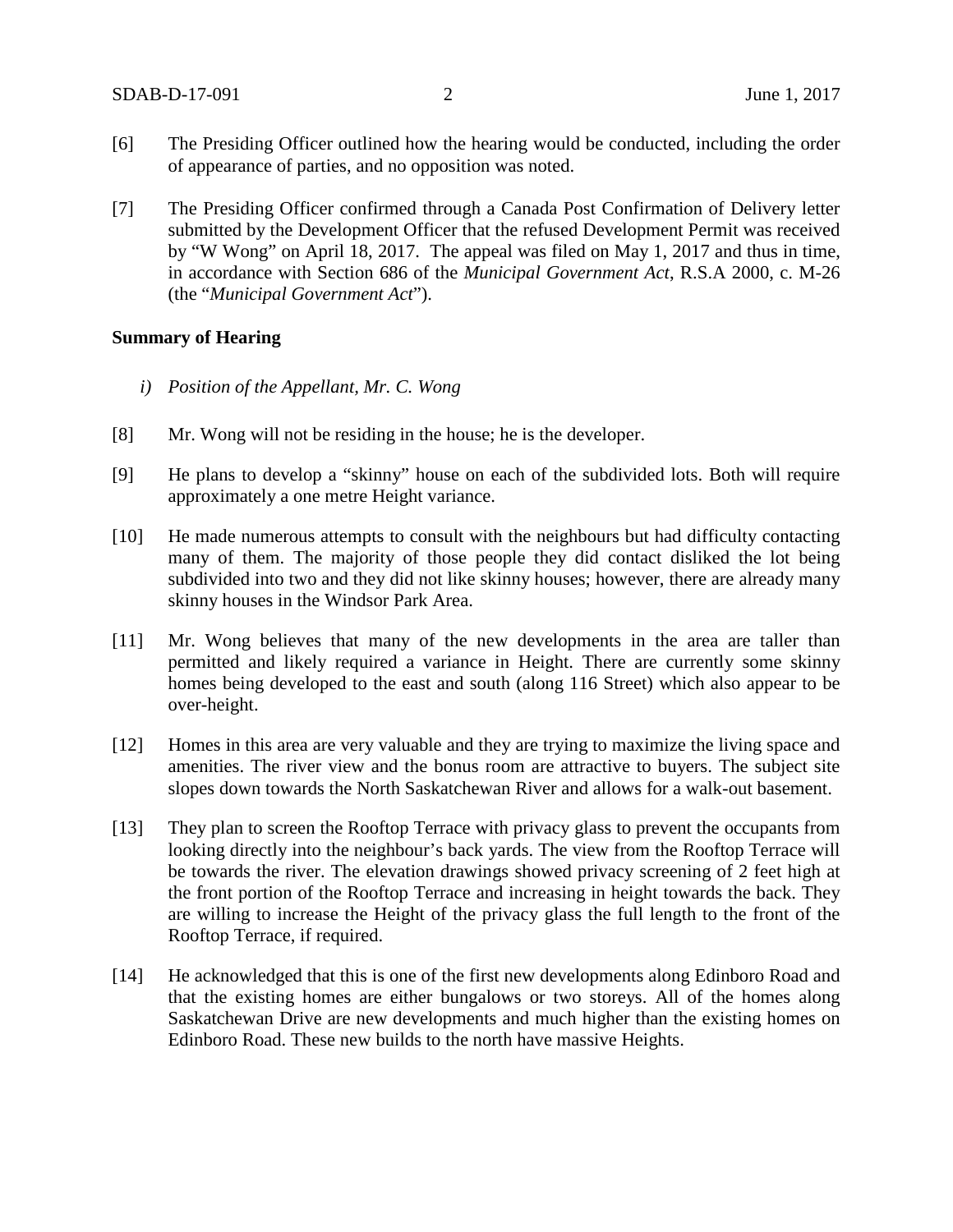- [15] They were aware that a Height variance would be required at the time of design. The variance is required because of the way the maximum Height is calculated for a flat roof design. The median point is calculated differently than for a sloped roof.
- [16] The third floor with the bonus room is the portion that is over-height. If they were to shrink the width a little they would be in compliance because of the way the Height calculation is done. The over Height portion is set back approximately 15 feet from the rear of the house and between 4 and 6 feet from the front of the house.
- [17] The basement has 8 foot ceilings and the remaining floors have 9 foot ceilings.
- [18] They have used different materials on the front facade to break up the massing effect and to make it more visually attractive.
- [19] The distance between the rear foundation and the rear lot line is approximately 20 metres.
- [20] A rear detached nine foot high garage is planned.
- [21] Mr. Wong is not aware of an existing retaining wall but one will be constructed.

*ii) Position of the Development Officer, Mr. G. Robinson*

- [22] This property is subject to the Mature Neighbourhood Overlay. Extensive community consultation was conducted and 12 out of the 19 property owners within the 60 metre notification area were in opposition to the variances. Such a high response rate, especially with so many negative responses, is uncommon. The written comments specifically objected to the Height and did not mention the subdivision of the lot. Other concerns included sight lines, privacy, massing effect of the side and rear elevations, and the context of the development within this neighbourhood. There were no letters of support and one response was neutral. The Windsor Park Community League also objected to the proposed variances.
- [23] He requested that, if the Board were to allow the appeal, a condition be added regarding Privacy Screening on the side elevations of the Rooftop Terrace to prevent visual intrusion into the neighbouring properties.
- [24] Mr. Robinson used the drawings to explain the method he used to calculate the Height. Because this is a flat roof, the Height was calculated to the mid-point of the parapet. If this were a sloped roof, the Height would be calculated to the midpoint of the peaked roof.
- [25] The Height calculation is a measurement of the average grade to the finished floor elevation plus the measurement from the finished floor to the mid-point of the parapet. He stated that the grade lines on the elevation drawings are approximate.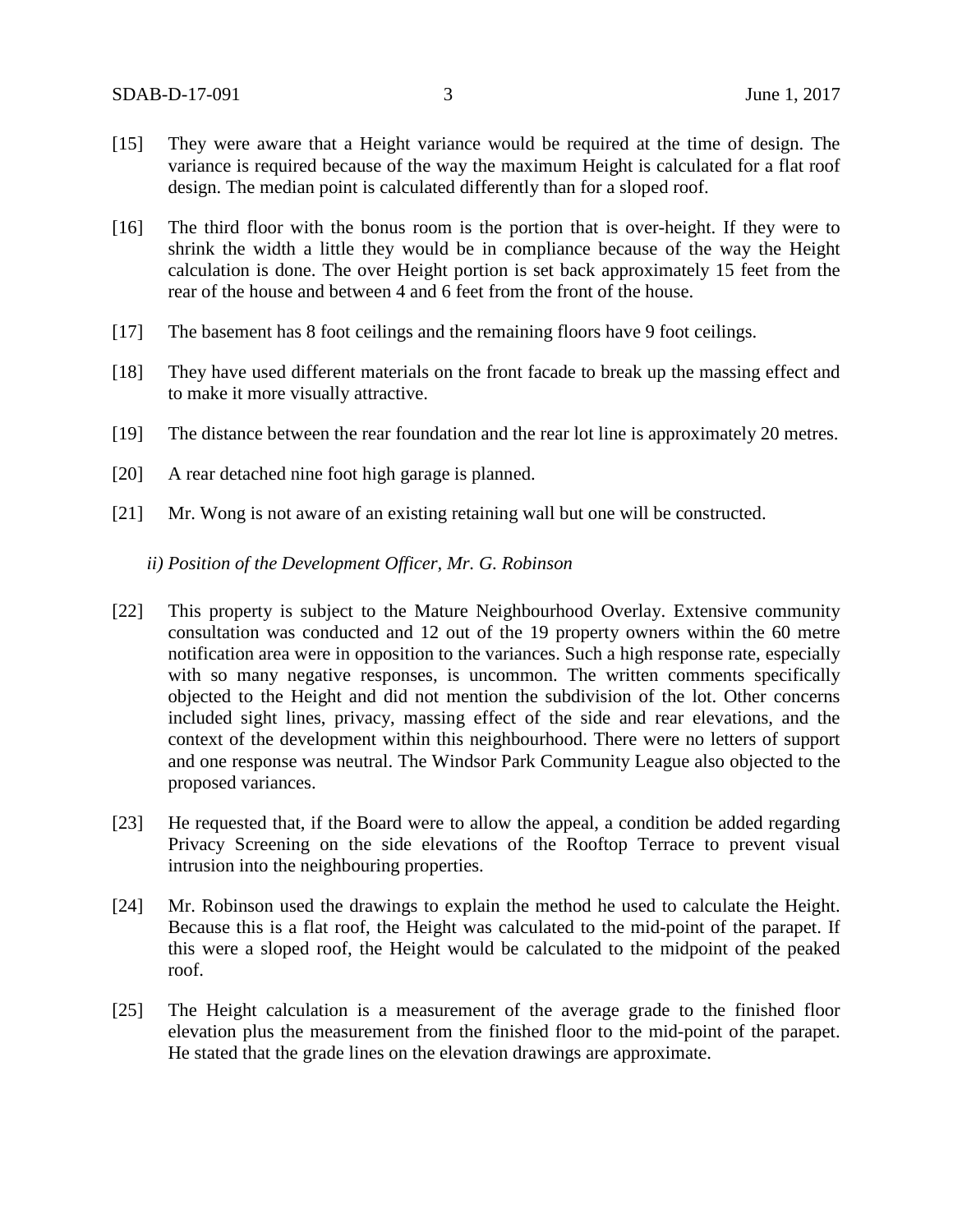- [26] A sun shadow study was not a requirement as he has no authority to grant a Height variance. Usually a sun shadow study is requested if a Site Coverage variance or a Rear Setback variance is required.
- [27] An application for an Accessory building (rear detached garage) is currently on hold pending the result of today's hearing. The garage plans were reviewed and a copy was also received and marked as Exhibit B. The Height of the ridge of the roof of the proposed garage is 4.55 metres and the midpoint is 3.8 metres which meets the regulations. The overhead door faces the alley and the man door faces the principal structure. The distance from the foundation of the principal structure to the garage is 11.5 metres.
- [28] When viewed from the lane, the walk-out basement level of the proposed development would be somewhat obstructed by the garage. The main floor deck would line up with the roof of the garage.
	- *iii) Position of the Windsor Park Community League represented by Mr. J. Collier*
- [29] Mr. Collier was the president of the Windsor Park Community League for approximately 10 years and is currently the past president. He referred to the e-mail that had been submitted by the current president, Ms. Gail Powley.
- [30] This is an older neighbourhood with many of the homes being 50 and even up to 100 years old. The Community League is pro-development and appreciates developers coming in and revitalizing the area. New homes mean stable, well looked after properties for many years.
- [31] Edinboro Road slopes down moderately from the east towards the west. The subject property significantly slopes from a small plateau at the front and then falls fairly steeply north toward the alley.
- [32] A key concern with the proposed development is the great oversight the occupants will have into their neighbours' backyards to the north. Another major concern is the massing effect of the side elevations of the proposed development due to the height and the sloping yard.
- [33] Although the Appellant mentioned that there are a lot of over-height homes in this area, this is difficult to determine due to the heavily sloped lots. When this application came before the Community League, they researched other home applications within the past four or five years and found that only two were granted Height variances. Neither had decks facing a neighbour's property; the homes faced a schoolyard or parkland. All of the other recently developed homes complied with the maximum Height restriction.
- [34] They are also concerned about the wet bar entertainment area on the third floor with a double door leading to a terrace living area which overlooks the neighbours' yards. While the Appellant offered to provide privacy screening, this was not shown on the plans.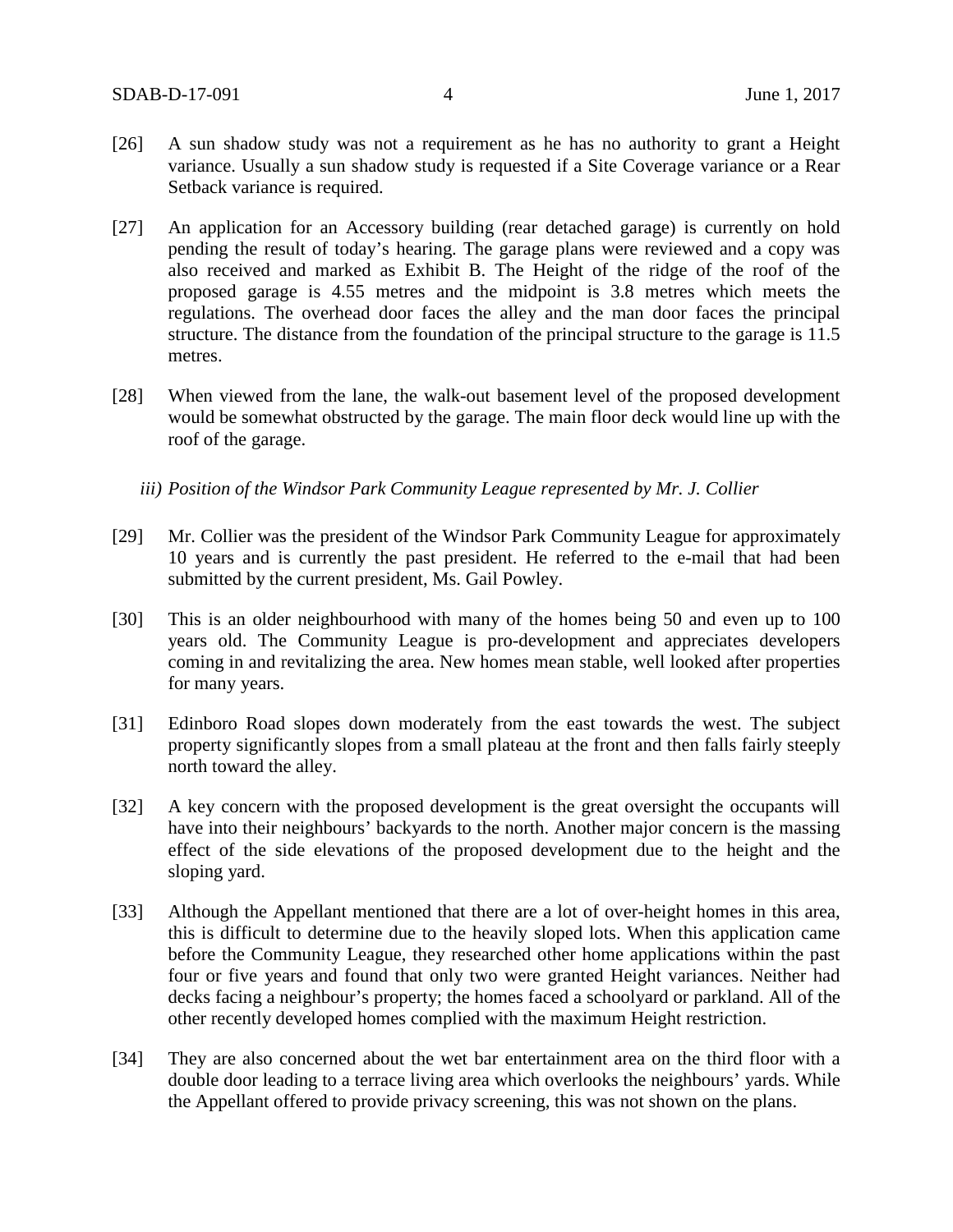- [35] While the front of the proposed development is very attractive and the massing is broken up, the sides are solid stucco masses with a bit of glass block. There is nothing on the plans which breaks up the massing, such as trees or a variation in the siding materials.
- [36] It was not mentioned by the Appellant that a variance of over a metre is required to address the minimum required Stepback for the Rooftop Terrace. Residents could walk to the edge of the Rooftop Terrace and overlook the properties to the north, affecting the northern neighbours' quality of life. The slope of the lot exacerbates this possibility.
- [37] The Windsor Park Community League would like to see this application refused. It is basically a three story house in an inappropriate location. Because of the sloped lot it looks like a four story house from the rear. They do not oppose a new development at this location; it just needs to be re-designed to comply with the requirements.
	- *iv) Position of Affected Property Owners in Opposition to the Development Ms. J. Casault and Mr. J. Hawkings*
- [38] Ms. Casault and Mr. Hawkings are the directly affected neighbours to the east. They are also representing the neighbours directly to the west of the proposed development who were unable to attend the hearing today.
- [39] Ms. Casault and Mr. Hawkings moved into the neighbourhood this past November. They chose this area for a variety of reasons including its central location, the beautiful light in the backyard, and the lovely neighbours.
- [40] There is an interesting mix of bungalows and two storey homes along Edinboro Road with no 2  $\frac{1}{2}$  storey homes. Many homes are original while others are newer or have had recent renovations. Their own home is a two storey built in 1942.
- [41] Edinboro Road curves down west towards 118 Street and the houses are set back progressively which lessens the light/shadow impact between houses.
- [42] Their biggest concerns with the proposed development are the excess in maximum allowable Height and the Rooftop Terrace. They showed a series of eight photographs (marked Exhibit A) showing current views of the neighbourhood and the impact the Height and Rooftop Terrace will have on the two directly adjacent properties.
	- There is a constant elevation loss as one travels west to 118 Street and north towards Saskatchewan Drive. Various photos depicted this elevation loss. The backyards of the properties on Edinboro Road could be argued to be at the same level as the rooftops of the Saskatchewan Drive properties.
	- One photo showed the existing retaining wall, which is 2 to 2  $1/2$  feet high, running along the length of the west property line of the proposed development.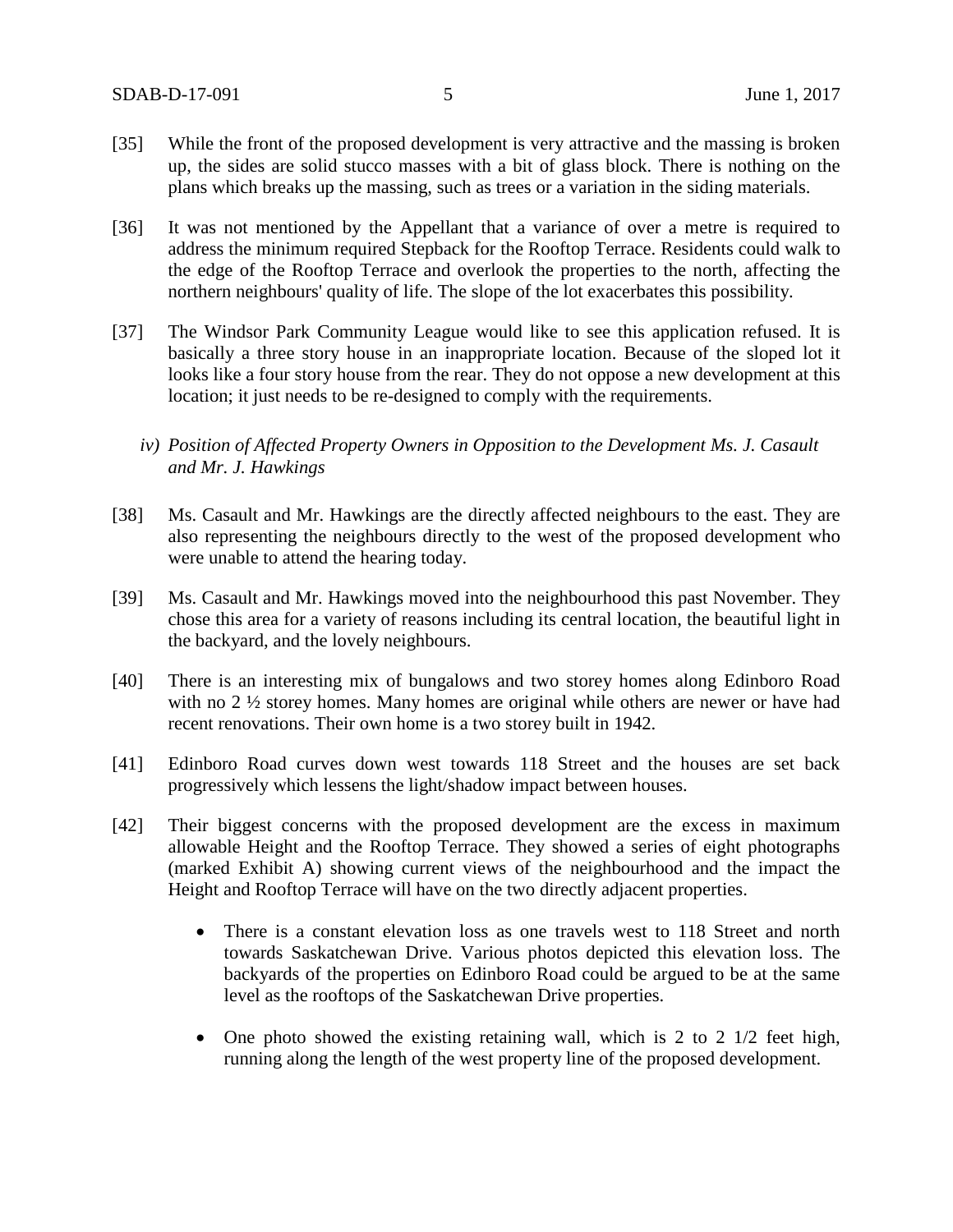- A topographical map of the area was displayed with the contour lines showing elevation differences of 10 meters from street to street, which is fairly significant. This elevation loss allows for a walk-out basement which will effectively make the proposed development a four storey structure when viewed from the north.
- [43] The neighbours to the west are very concerned about their loss of backyard privacy. The typical backyard layout in the area is a deck at grade or a stone patio; there are no elevated decks along Edinboro Road between 116 and 118 Streets. Not only does the proposed development have a second floor deck, there is also a third storey terrace without proper Stepbacks, a wet bar and no privacy screening shown on the drawings. This will result in privacy and noise issues.
- [44] Ms. Casault is concerned about the massing effect that the side elevation will have. The proposed development will extend 10 metres further to the north than their home and is in close proximity to the property line. No effort has been made to add visual appeal, their light will be cut off and the additional Height exacerbates the issue.
- [45] They were not contacted by the developer and only became aware of the proposed project when they received notice from the City regarding the requested variances.
- [46] They want to see a successful project at this location but are disappointed by the lack of courtesy shown to the neighbours. They would like to be able to enjoy their homes without being overlooked by a giant structure. They do not feel a compelling case has been made to justify the requested variances.
- [47] Since the developer is building right up to the rules and maximizing the house to the utmost, all regulations should be enforced to protect the neighbours.

#### *ii) Rebuttal of the Appellant*

- [48] They started the community consultation process at the time of demolition but had a difficult time trying to contact all of the neighbours despite numerous attempts.
- [49] They would be happy to make some design changes and include higher privacy glass on the Rooftop Terrace.
- [50] While their design company labelled the room on the top floor as a "wet bar", it is essentially a bonus room for the residents to enjoy. It could also have been labelled as a library.
- [51] He confirmed that there are four levels of outdoor space because of the desirable view of the river valley and the second floor deck has Privacy Screening.
- [52] Mr. Wong has no issues complying with any of the conditions suggested by the Development Officer should this application be approved.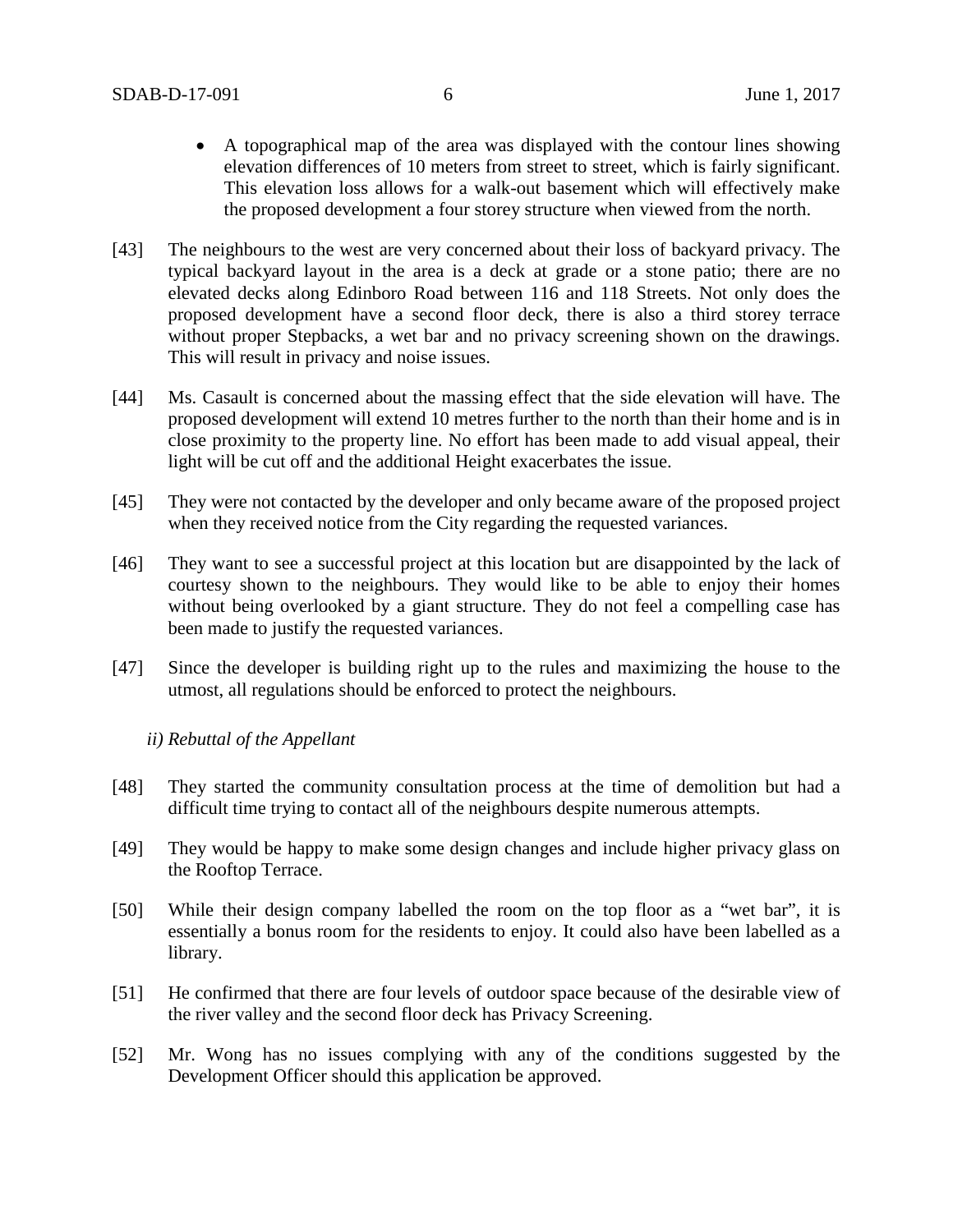### **Decision**

[53] The appeal is DENIED and the decision of the Development Authority is CONFIRMED. The development is REFUSED.

#### **Reasons for Decision**

- [54] Single Detached Housing is a Permitted Use in the RF1 Single Detached Residential Zone.
- [55] The Board notes that the proposed development is within the Mature Neighbourhood Overlay. A community consultation process was conducted in accordance with Section 814.3(24) of the *Edmonton Zoning Bylaw*. The Board notes that 12 of the 19 neighbours within a 60 metre radius oppose granting the requested variances. The Development Authority indicated that it is unusual to see such a high level of opposition arising from this consultation process. The Board is satisfied that the Appellant has substantially complied with the community consultation requirements in the Mature Neighbourhood Overlay.
- [56] The Board finds that the excess in maximum allowable Height and deficiency of Stepback in the Rooftop Terrace result in a development that has substantial massing.
- [57] The Board accepts the evidence of the Community League that only two other Height variances have been granted in this area with neither home overlooking adjacent neighbours, but facing a school or parkland. The Board accepts the evidence of the neighbors in opposition that Rooftop Terraces are atypical in the area. Thus, the Board finds that the proposed development is not characteristic of the area.
- [58] The Board finds the excess in maximum allowable Height taken together with the deficiency of Stepback in the Rooftop Terrace creates privacy issues for the surrounding neighbours. The overlook on adjacent properties is amplified by the topography of this street. The slope from front to back on the proposed site amplifies the oversight of properties to the north. The slope from east to west amplifies the oversight on the property to the west.
- [59] The side elevations of the proposed development provide minimal mitigation of the requested variances.
- [60] The Board finds the proposed development does not meet the General Purpose of the Mature Neighbourhood Overlay, which ensures that "that new low density development in Edmonton's mature residential neighbourhoods is sensitive in scale to existing development, maintains the traditional character and pedestrian-friendly design of the streetscape, ensures privacy and sunlight penetration on adjacent properties and provides opportunity for discussion between applicants and neighbouring affected parties when a development proposes to vary the Overlay regulations."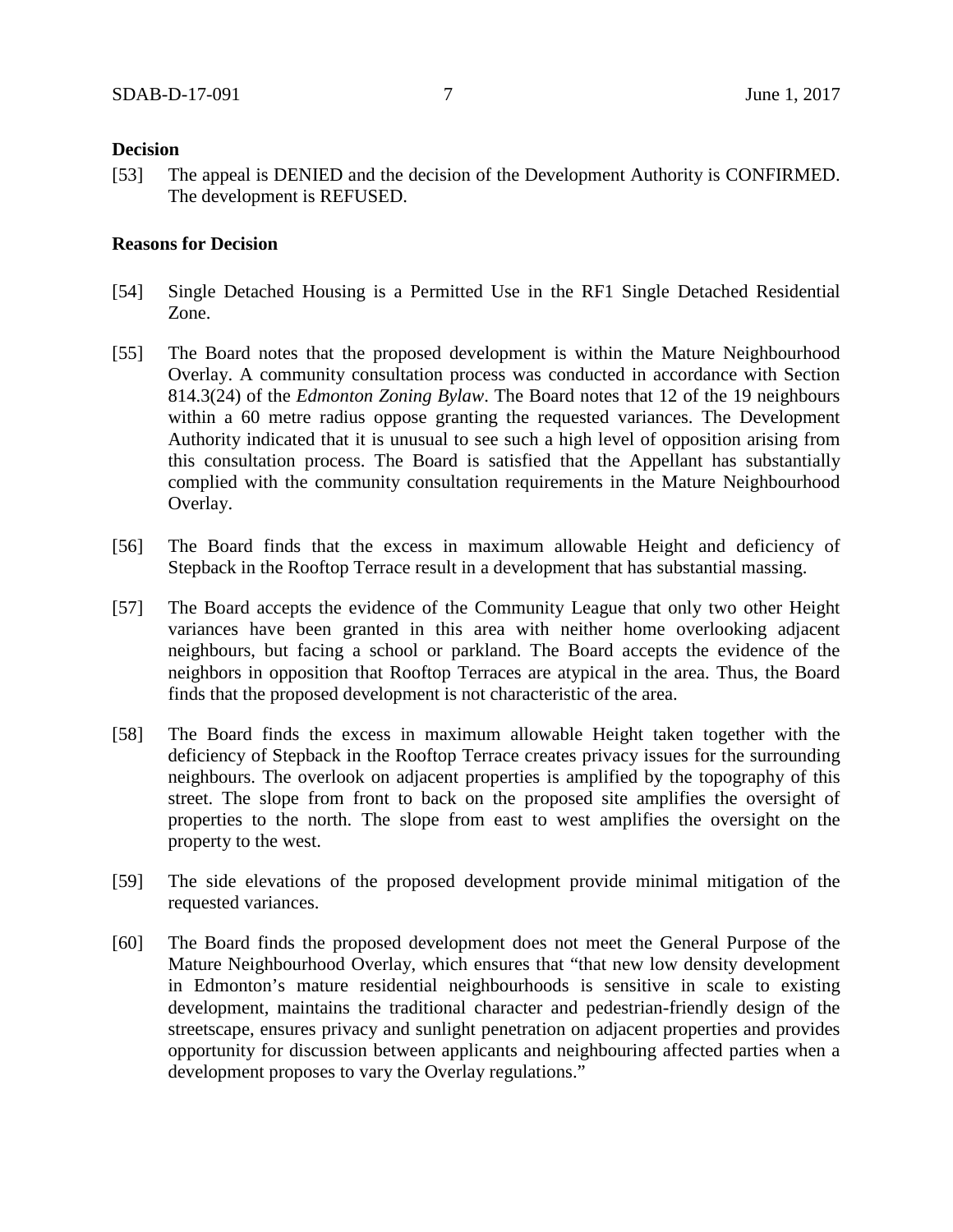[61] Accordingly, the Board finds that the proposed development will unduly interfere with the amenities of the neighbourhood and materially interfere with or affect the use, enjoyment or value of neighbouring parcels of land.

> Brian Gibson, Presiding Officer Subdivision and Development Appeal Board